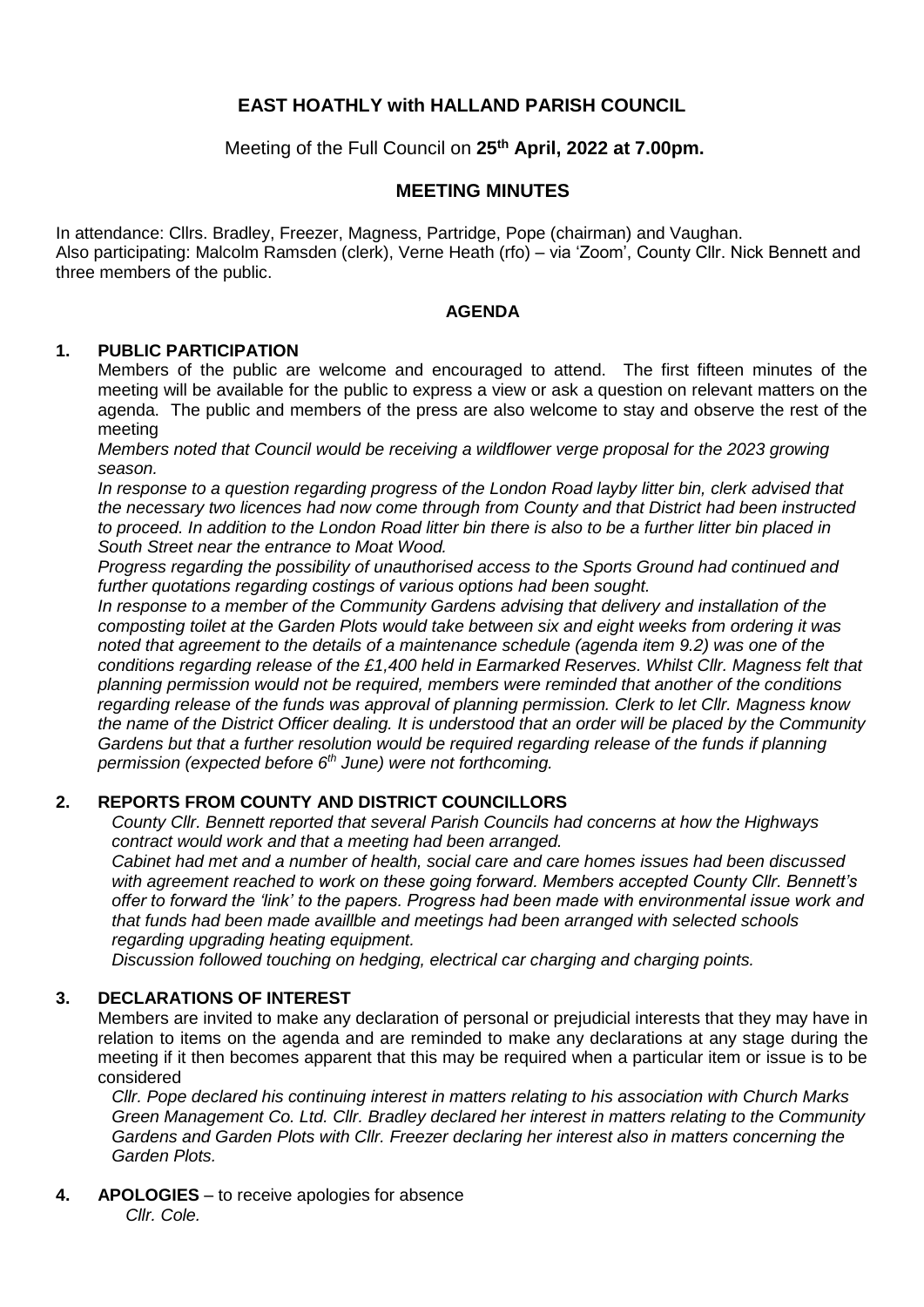## **5. FINANCE/ADMINISTRATION**

|      | 5.1             | To approve/note payments payable/paid March, 2022<br>Chairman referred members to the payments for insurances and licences, bin emptying,<br>subscriptions and pavilion grounds.              |  |  |
|------|-----------------|-----------------------------------------------------------------------------------------------------------------------------------------------------------------------------------------------|--|--|
| 0467 |                 | Following a proposal by Cllr. Pope and seconding by Cllr. Bradley<br>RESOLVED to approve/note payments payable/paid February, 2022 totalling £4,785.54<br>(See appendix A).                   |  |  |
|      | 5.2             | To note income/expenditure-vs-budget and approve, if necessary, overspends/under-<br>receipts<br>Noted.                                                                                       |  |  |
|      | 5.3             | To approve Annual Governance Statement<br>Chairman asked that thanks to Verne be noted for work with the Annual returns.<br>Following a proposal by Cllr. Pope and seconding by Cllr. Freezer |  |  |
| 0468 |                 | <b>RESOLVED</b> to approve Annual Governance Statement.                                                                                                                                       |  |  |
|      | 5.4             | To approve Annual Accounting Statement                                                                                                                                                        |  |  |
|      |                 | Following a proposal by Cllr. Pope and seconding by Cllr. Freezer                                                                                                                             |  |  |
| 0469 |                 | <b>RESOLVED</b> to approve Annual Accounting Statement.                                                                                                                                       |  |  |
|      | 5.5             | To approve payment from s106 Woodland funds in respect of bramble/cherry laurel and<br>rhododendron clearance                                                                                 |  |  |
| 0470 |                 | Following a proposal by Cllr. Pope and seconding by Cllr. Vaughan<br><b>RESOLVED</b> to approve payment of £187.50 from s106 Woodland funds in respect of                                     |  |  |
|      |                 | bramble/cherry laurel and rhododendron clearance.                                                                                                                                             |  |  |
|      | 5.6             | To review Standing Orders<br>Reviewed with no requirement noted for changes.                                                                                                                  |  |  |
|      | 5.7             | To review Asset Register                                                                                                                                                                      |  |  |
|      |                 | Reviewed with only change relating to do away with recording items with a                                                                                                                     |  |  |
|      |                 | value/purchase price of less than £250 in future.                                                                                                                                             |  |  |
|      | 5.8             | To review Risk Assessment                                                                                                                                                                     |  |  |
|      |                 | Reviewed with no requirement noted for changes.                                                                                                                                               |  |  |
|      | 5.9             | To review Code of Conduct                                                                                                                                                                     |  |  |
|      |                 | Reviewed with no requirement noted for changes.                                                                                                                                               |  |  |
|      | 5.10            | To note report of internal auditor and end of year accounts<br>Noted with recommendation to open a new bank account to cover FSCS limit<br>considered.                                        |  |  |
|      |                 | Following a proposal by Cllr. Pope and seconding by Cllr. Vaughan                                                                                                                             |  |  |
| 0471 |                 | <b>RESOLVED</b> to approve the opening of a new bank account with either Unity Trust Bank or<br>Cambridge and Counties Bank Limited with an initial deposit of £80,000.                       |  |  |
| 6.   | <b>MINUTES</b>  |                                                                                                                                                                                               |  |  |
|      | 6.1             | To resolve that the minutes of the Council Meeting held on Monday 28 <sup>th</sup> March, 2022 be                                                                                             |  |  |
|      |                 | taken as read, confirmed as a correct record and signed by the Chairman                                                                                                                       |  |  |
|      |                 | Following a proposal by Cllr. Pope and seconding by Cllr. Bradley                                                                                                                             |  |  |
| 0472 |                 | <b>RESOLVED</b> that the minutes of the Council Meeting held on Monday 28 <sup>th</sup> March,                                                                                                |  |  |
|      |                 | 2022 be taken as read, confirmed as a correct record and be duly signed by the                                                                                                                |  |  |
|      |                 | Chairman.                                                                                                                                                                                     |  |  |
|      | 6.2             | Matters arising from minutes not otherwise covered by agenda items<br>None.                                                                                                                   |  |  |
| 7.   | <b>PLANNING</b> |                                                                                                                                                                                               |  |  |
|      | 7.1             | Neighbourhood Plan                                                                                                                                                                            |  |  |
|      | 7.1.1           | Update                                                                                                                                                                                        |  |  |
|      |                 | CIIr. Magness reminded members that submission of the final version of the                                                                                                                    |  |  |
|      |                 | Plan was agreed at last month's meeting.                                                                                                                                                      |  |  |
|      |                 | Following a proposal by Cllr. Pope and seconding by Cllr. Magness                                                                                                                             |  |  |
| 0473 |                 | <b>RESOLVED</b> that when a positive response is received from District Council that we proceed,                                                                                              |  |  |
|      |                 | at our expense, to steps leading up to, and completion of, the referendum using                                                                                                               |  |  |
|      |                 | Neighbourhood Plan and Election funds with appropriate communications with residents.                                                                                                         |  |  |

7.2 To note District Council and Planning Inspector decisions to date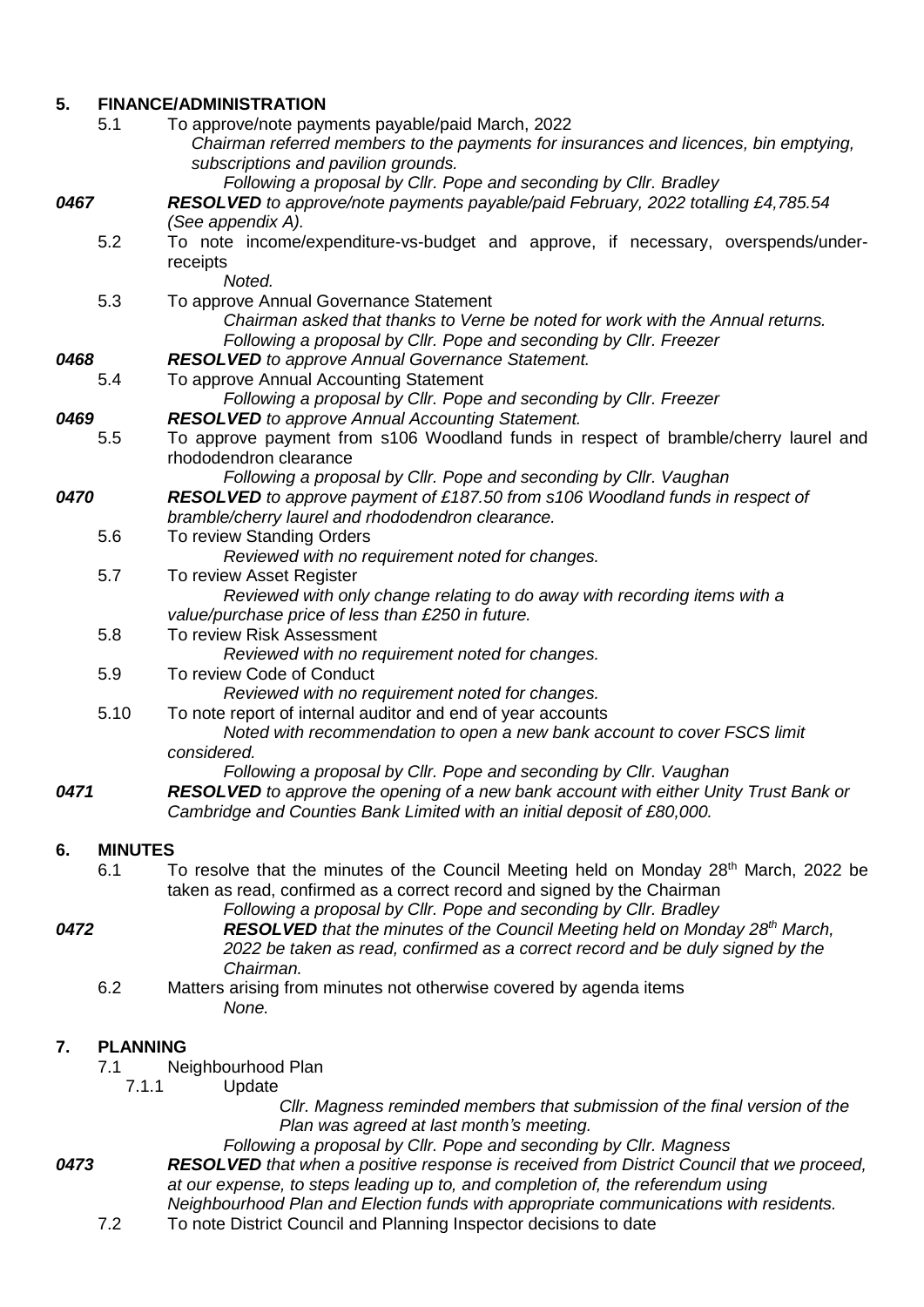*Noted.*

7.3 Public footpath 7a application for diversion

*Noted including comment relating to entrance onto road.*

#### **8. WAR MEMORIAL SPORTS GROUND TRUST (COUNCIL AS TRUSTEE)**

- 8.1 To discuss progress regarding drainage/landscaping, including enhancements to playing field equipment, and installations
	- 8.1.1 Landscaping/Drainage
		- 8.1.1.1 Project update
	- *No progress.* 8.1.1.2 Grant funding *Cllr. Bradley reminded members that potential funders required detailed proposals including plans, costs, timings, financial stake, business plans, expected increase in community benefit among other things and that none of these had been worked on yet. As a starting point it was agreed that ideas of costs and content of our phase two and three requirements would be needed and that outside help would be required to draw up initial briefs which would need to include input from all stakeholders. Chairman noted that the views of residents had already been sought and were included within the Neighbourhood Plan and could be ratified at the Annual Parish Meeting.*  8.1.2 Pavilion 8.1.2.1 Proposed layout alterations *Cllr. Freezer outlined the reasoning behind the layout*
	- *modifications with changes to the previously circulated plan suggested by Cllr. Partridge to be incorporated. New plans to be costed.* 8.1.2.2 WiFi/'phone connection *Members noted that without a postcode for the pavilion the project would need to be revisited when any changes, possibly as a result of housing developments might include the possibility of linking coverage or developments with fibre cabling.* 8.1.3 Playing field 8.1.3.1 Entrance modifications *Awaiting quotes. Carried forward.* 8.1.3.2 Bastketball circle lines
		- *Quotation received, in excess of £500, was not considered to be good value and further options discussed should be followed up.*

## **9. WRITTEN REPORTS FOR APPROVAL, DISCUSSION OR NOTING**

- 9.1 Correspondence
	- *Noted. (See appendix B).*
- 9.2 Community Gardens project update

*Members were referred to the previously circulated proposed maintenance schedule for the composting disabled toilet and comments recorded in 1 above. The issue of potential risk to Council funds was discussed in the event of planning permission being refused but it was understood that as the Community Gardens would be proceeding with the order the issue could be addressed by approval of an appropriate resolution, if necessary, to enable the funds to be released. Following a proposal by Cllr. Pope and seconding by Cllr. Vaughan*

- *0474 RESOLVED that the proposed maintenance schedule be approved and that a further resolution be sought in the event of planning permission being refused.*
	- 9.3 Highways Match Funding scheme project allocation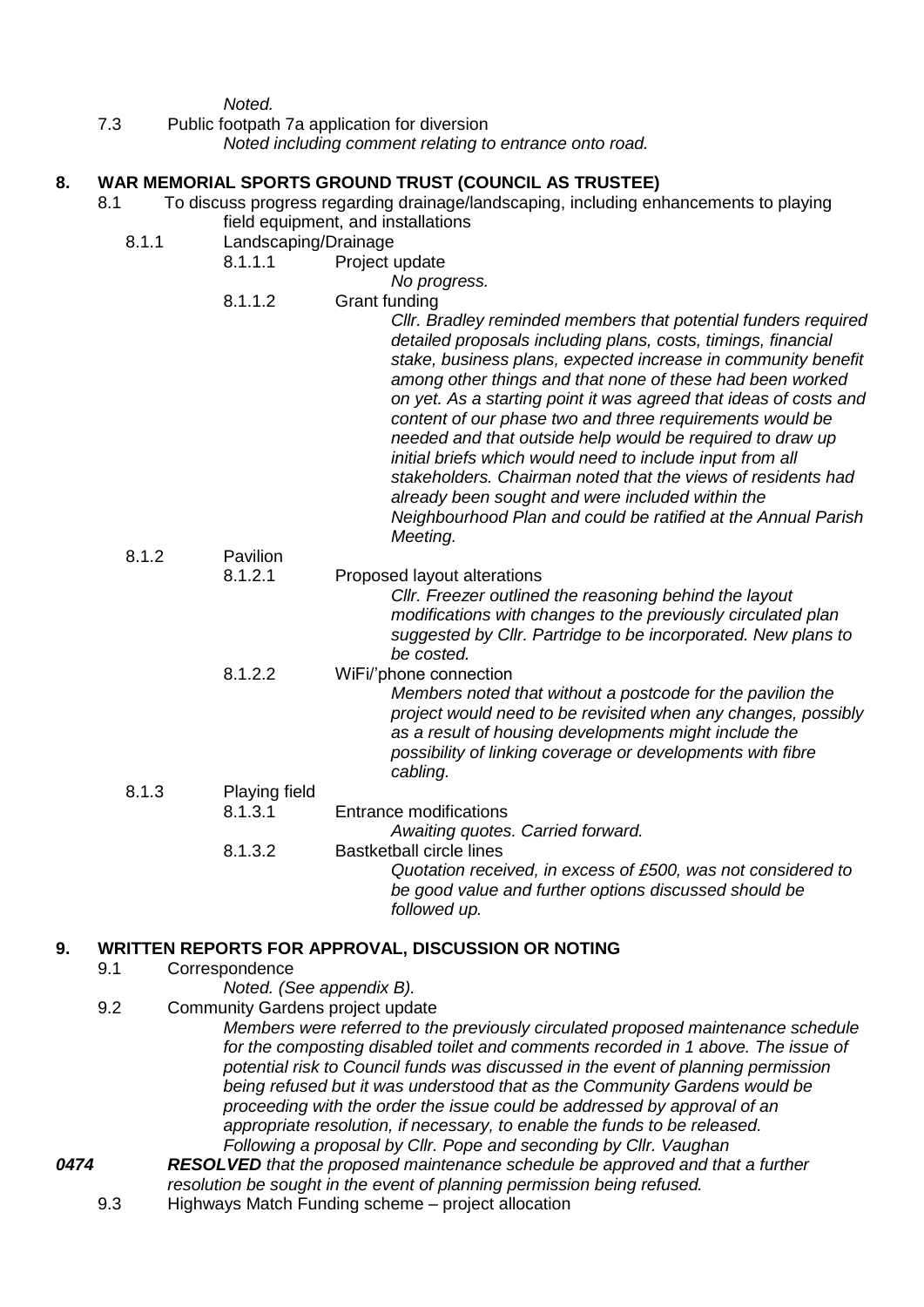*The four proposals received to be forwarded to County for assessment and costing; Church Marks Lane, Waldron Road, High Street and South Street.* 9.4 Horam PC/ESCC Highways exchange regarding renewal of Highways Contract *Noted.* 9.5 Sussex Lund project *Great Crested Newt survey result awaited.* 9.6 Young Persons Council *To be considered when further interest seen.* 9.7 Wildflower verges *Proposal anticipated for 2023 growing season.* 9.8 Queen's Jubilee celebrations *Village sign away for refurbishment and sports ground wildflower area sown.* 9.9 Newsletter progress *Carried forward.* 9.10 To note Clerk's progress report *Noted with comment regarding lack of progress with fingerpost assessment.* **10. DATE OF NEXT MEETING**

To note that the next meeting of the Full Council will be the Annual General Meeting to be held on Monday 23<sup>rd</sup> May, 2022 at 6.30 pm at the Village Hall, East Hoathly followed at 7.30 pm by the Annual Parish (Villages) Meeting. *Noted with apologies received from chairman.*

*Meeting closed at 9.30pm.*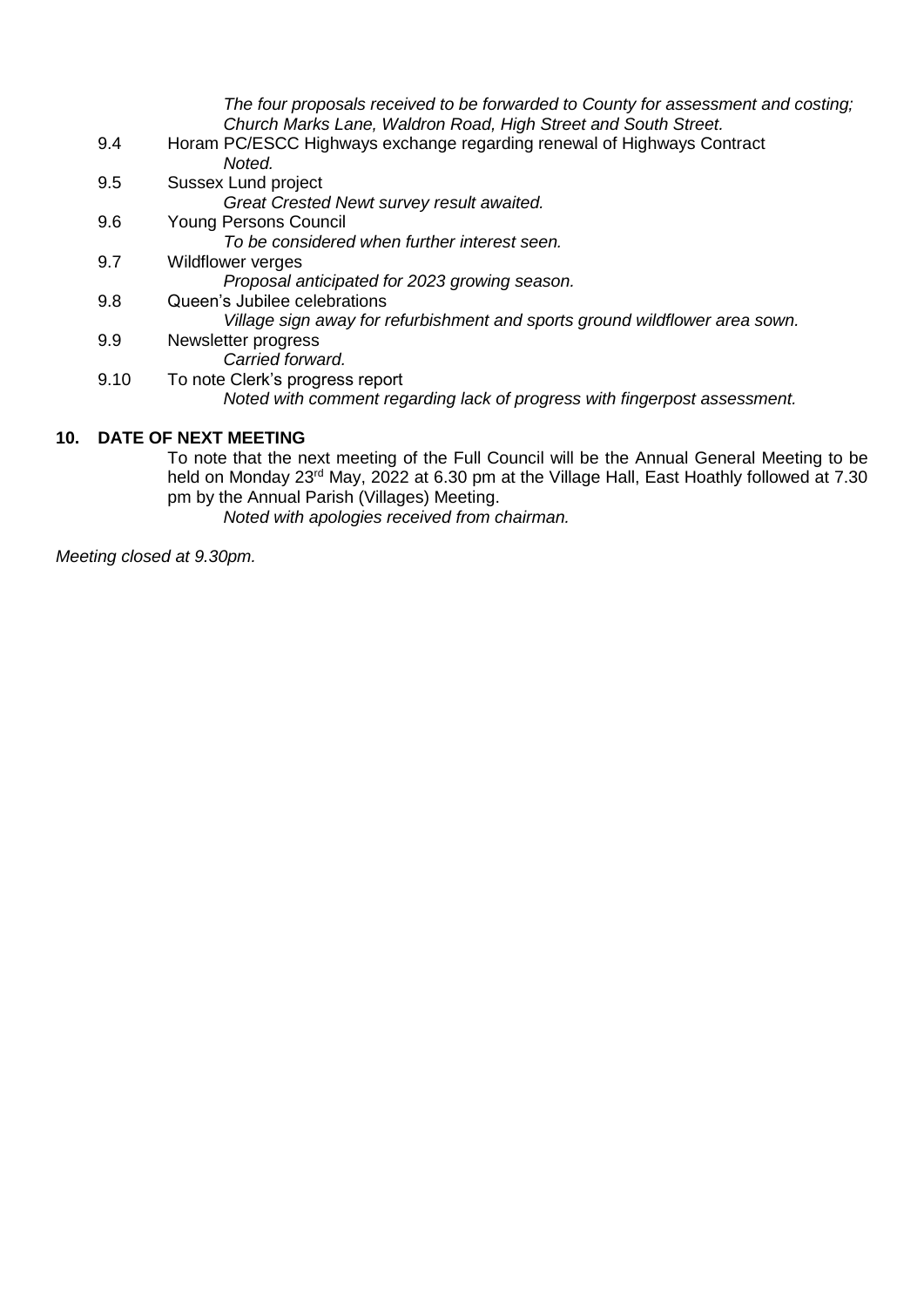# *Appendix A*

| <b>Payee Name</b>    | £        | <b>Transaction Detail</b> |
|----------------------|----------|---------------------------|
| Chris Knott insce    | 252.13   | Garden plot insce         |
| WDC.                 | 702.00   | Litter bins Jan-Mar       |
| <b>Anthony Read</b>  | 160.00   | Groundsman                |
| Netwise UK           | 15.78    | Website hosting           |
| Costain Ltd - ESCC   | 859.36   | 2 bins licensing          |
| <b>HMRC</b>          | 318.93   | Tax and NI                |
| Verne Heath          | 594.39   | Salary & expenses         |
| Malcolm Ramsden      | 1,206.99 | Salary & expenses         |
| <b>ESALC Limited</b> | 430.96   | Memberships               |
| Castle Water         | 5.00     | Garden Plot water         |
| <b>ESCC</b>          | 240.00   | Streetlights              |
| <b>TOTAL</b>         | 4.785.54 |                           |